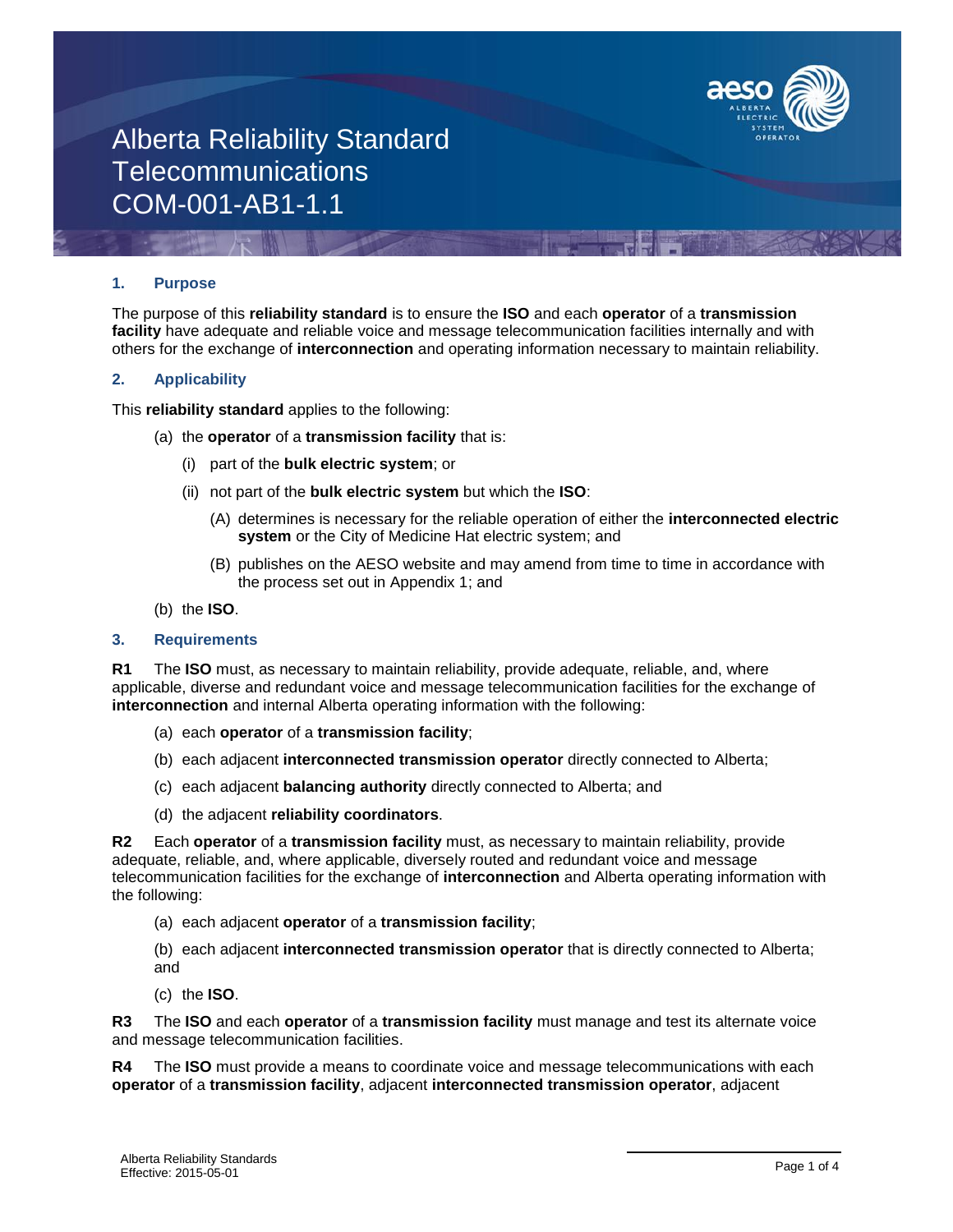

**balancing authority** and adjacent **reliability coordinators**, which coordination must include the ability to investigate and recommend solutions to voice and message telecommunications problems within Alberta.

**R5** Each **operator** of a **transmission facility** must provide a means to coordinate voice and message telecommunications with the **ISO** and adjacent **interconnected transmission operators**, which coordination must include the ability to investigate and recommend solutions to voice and message telecommunications problems within Alberta.

**R6** The **ISO** and each **operator** of a **transmission facility** must use the English language for all communications between their respective operating personnel responsible for the real-time generation control and operation of the **interconnected electric system**.

**R7** The **ISO** and each **operator** of a **transmission facility** must have written operating instructions and procedures to enable continued operation of the **interconnected electric system** during the loss of voice and message telecommunications facilities.

### **4. Measures**

The following measures correspond to the requirements identified in section 3 of this **reliability standard**. For example, MR1 is the measure for R1.

**MR1** Evidence of providing voice and message telecommunication facilities as required in requirement R1 exists. Evidence may include:

- (a) a list identifying each telecommunication facility for the exchange of **interconnection** and Alberta operating information; and
- (b) documentation demonstrating the implementation of diverse routing and redundancy capability.

**MR2** Evidence of providing voice and message telecommunication facilities as required in requirement R2 exists. Evidence may include:

- (a) a list identifying each telecommunication facility for the exchange of **interconnection** and Alberta operating information; and
- (b) documentation demonstrating the implementation of diverse routing and redundancy capability, if applicable.

**MR3** Evidence of managing and testing its alternate voice and message telecommunication facilities as required in requirement R3 exists. Evidence may include:

- (a) a list identifying each telecommunication facility as determined to be alternate;
- (b) documented procedures describing how to manage and test its alternate telecommunication facilities; and
- (c) records of testing.

**MR4** Evidence of providing a means to coordinate voice and message telecommunications as required in requirement R4 exists. Evidence may include a documented procedure in place which identifies a process for coordinating telecommunications and a process for investigating and recommending solutions to telecommunications problems.

**MR5** Evidence of providing a means to coordinate voice and message telecommunications as required in requirement R5 exists. Evidence may include a documented procedure in place which identifies a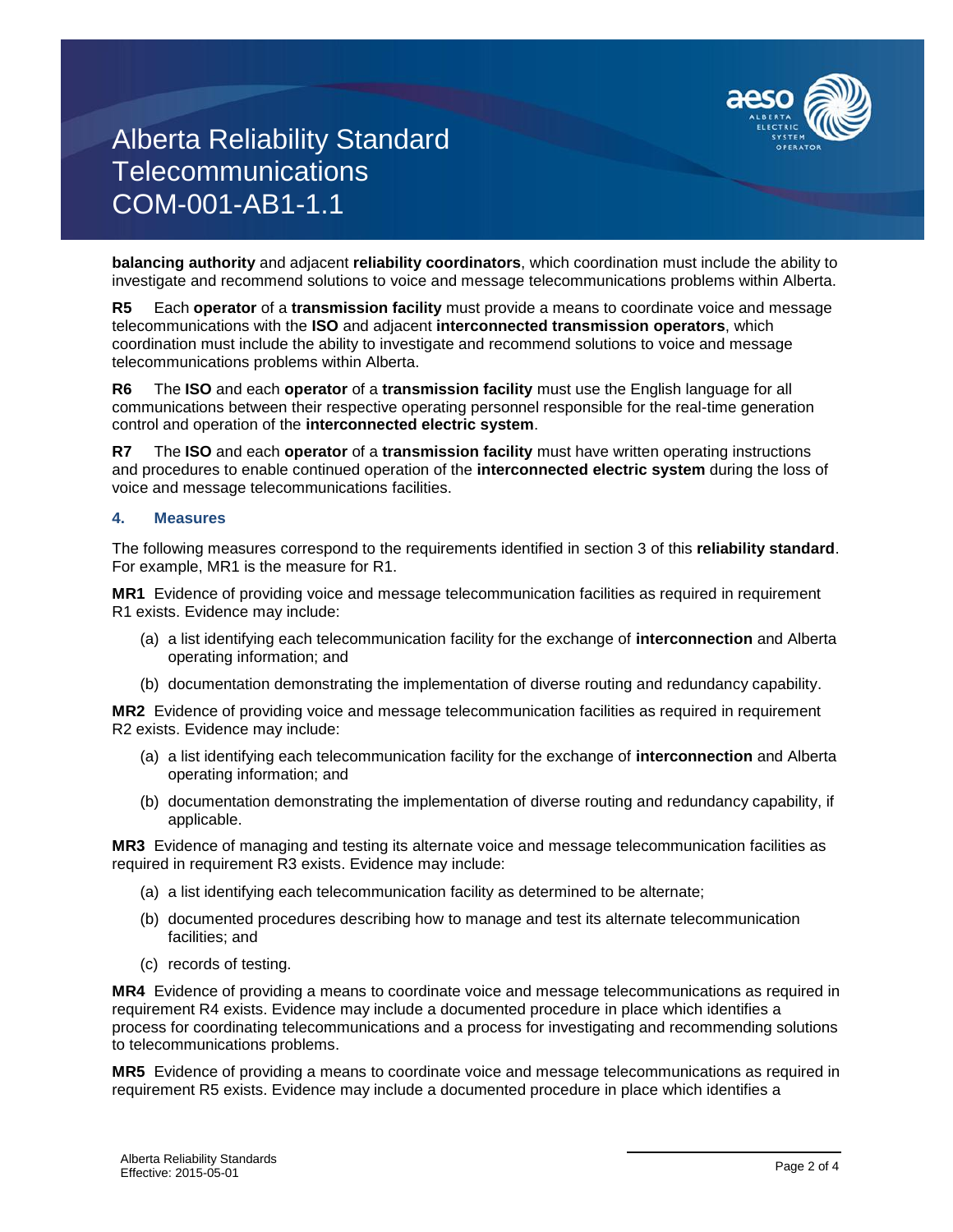

process for coordinating telecommunications and a process for investigating and recommending solutions to telecommunications problems.

**MR6** Evidence of using the English language as required in requirement R6 exists. Evidence may include **operator** logs, voice recordings, electronic communications or **e-tag** records.

**MR7** Evidence of having written operating instructions and procedures as required in requirement R7 exists. Evidence may include electronic or hard copy of the operating instructions and procedures.

## **5. Appendices**

Appendix 1 – *Amending Process for List of Facilities*

### **Revision History**

| <b>Effective</b> | <b>Description</b>                                                       |
|------------------|--------------------------------------------------------------------------|
| 2013-10-01       | Initial Release                                                          |
| 2015-05-01       | Revised for ISO assumption of RC functionality for the Alberta footprint |